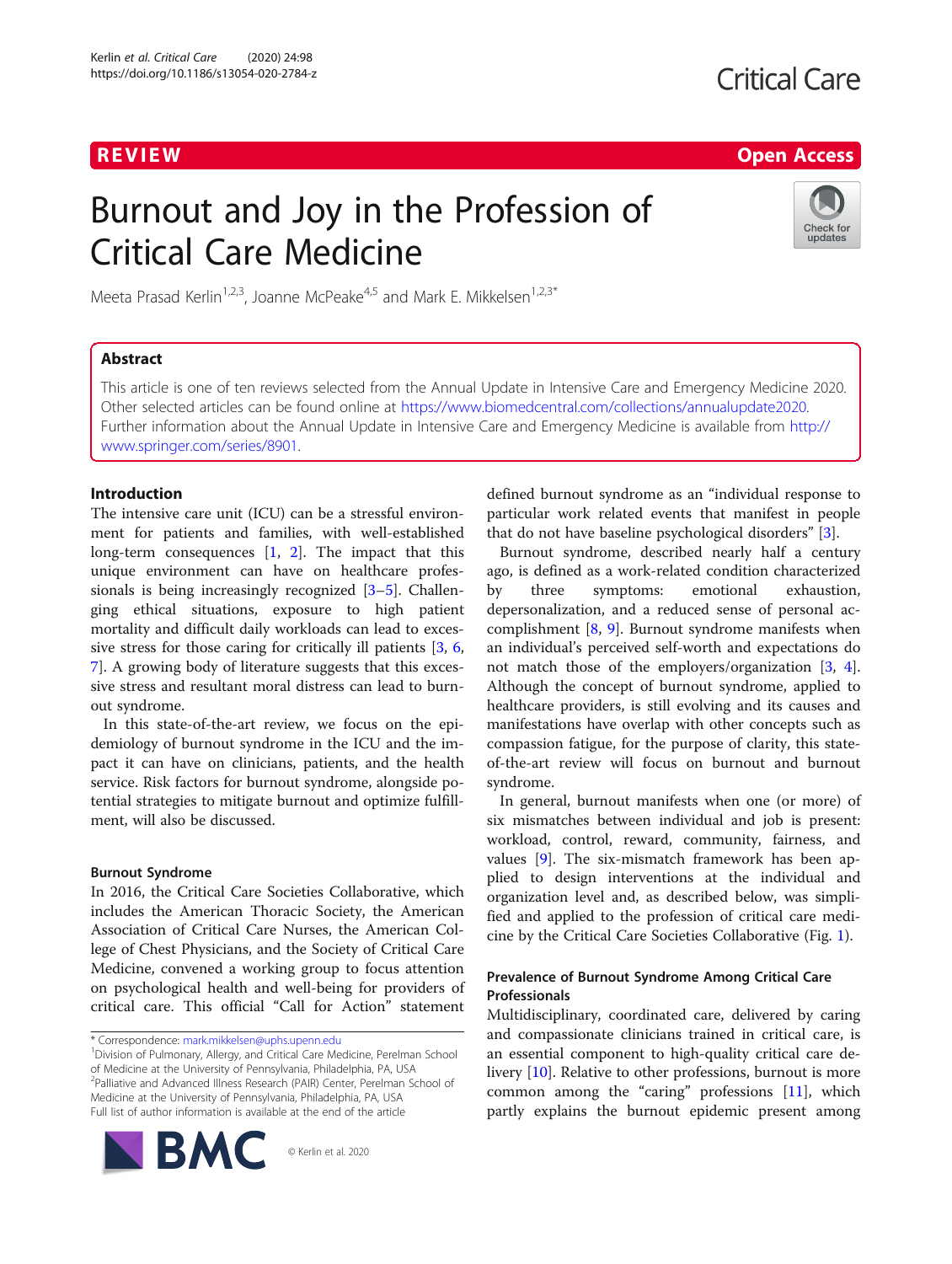<span id="page-1-0"></span>

healthcare professionals and critical care clinicians, in particular [\[3](#page-4-0), [4](#page-4-0), [10](#page-4-0)–[18\]](#page-4-0).

In cross-sectional studies, most critical care clinicians manifest one of the three classic features of burnout [\[3](#page-4-0), [4\]](#page-4-0). For example, in a United States study of university hospital ICU nurses, 81% of critical care nurses experienced one or more symptoms of burnout  $[12]$  $[12]$ , and severe burnout syndrome was found in 33% of critical care nurses and nursing assistants studied in a large French survey study [[14\]](#page-4-0).

Two large national surveys conducted more than a decade apart reveal the magnitude of what appears to be an enduring epidemic among critical care physicians. In a landmark, 1-day national survey conducted in 189 French ICUs in 2004, a high level of burnout was observed in 46.5% of critical care physicians [[17\]](#page-4-0). In a survey of 15,069 United States physicians conducted in 2019, wherein critical care physicians comprised 1% of respondents, 44% of physicians surveyed were burned out, as were 44% of the critical care physicians surveyed [[16\]](#page-4-0). Furthermore, 14% of survey respondents reported that they had thoughts of suicide. Burned out or depressed critical care physicians, who on average reported working longer hours, were less likely to seek profes-sional help [\[16\]](#page-4-0).

# Burnout and Fulfillment in Critical Care as a Profession

To date, the epidemiology of well-being among critical care professionals has focused on burnout assessed at a single time point. To gain a more complete understanding of critical care professional well-being, in line with the National Academy of Medicine recommendation to improve clinician well-being, which requires a commitment to "measure it, develop and implement interventions, and then remeasure it" [\[19](#page-4-0)], one health system implemented an initiative wherein they serially assess critical care provider well-being [\[18](#page-4-0)]. At each survey, section critical care physicians complete two, complementary, validated tools to measure burnout and professional fulfillment [[18](#page-4-0)–[21](#page-4-0)]. Notably, the initiative measures well-being when physicians are not on service in the ICU, in addition to measuring well-being when on service. As the investigators hypothesized, an ebb and flow to burnout exists, with burnout peaking at 41% when on service and subsiding to 25% when not attending in the ICU  $[18]$  $[18]$ . Burnout varied by rotation, implying role, staffing and ICU culture can impact burnout measures, and, as detailed below, rotation length. Furthermore, in contrast to the ebb and flow of burnout, fulfillment was common whether the physician was off service, at 60%, or during service, at 55% [\[18\]](#page-4-0). As context, fulfillment was observed in 34% of physicians in the validation study of the survey instrument [[21](#page-4-0)]. These data suggest that fulfillment, or joy, is common in the profession of critical care medicine. Confirmatory studies engaging the entire multidisciplinary care team are warranted, as are studies designed to elucidate factors associated with professional fulfillment in the field of critical care medicine.

# The Impact of ICU Burnout Syndrome

The effects of clinician burnout syndrome are far reaching. In addition to adversely affecting the well-being of individual clinicians, burnout syndrome can have major adverse consequences for patient-care and the healthcare system [[3](#page-4-0), [4](#page-4-0), [10](#page-4-0)].

### Individual Impact

Burnout syndrome can have a significant impact on the health and well-being of individual clinicians. For example, symptoms of depression and post-traumatic stress disorder (PTSD) are more common in ICU physicians and nurses with burnout syndrome [[12,](#page-4-0) [22](#page-4-0), [23](#page-4-0)]. This can have wide ranging effects on the individual's private life as well as patient safety. In a recent prospective, observational multicenter study of over 1500 staff from 31 ICUs in France, symptoms of depression in healthcare staff were an independent risk factor for medical errors [\[24\]](#page-4-0). There is also a negative relationship between individual clinician productivity and burnout. This definition of productivity included an increased number of sick days, intent to continue practicing and intent to change jobs [\[25](#page-4-0)]. One study from Europe also demonstrated that physicians with burnout had significantly greater odds of having self-perceived "insufficient" work ability  $[26]$  $[26]$ . This lack of confidence in one's ability may have an impact on both the practitioner's mental health and indeed ongoing patient care.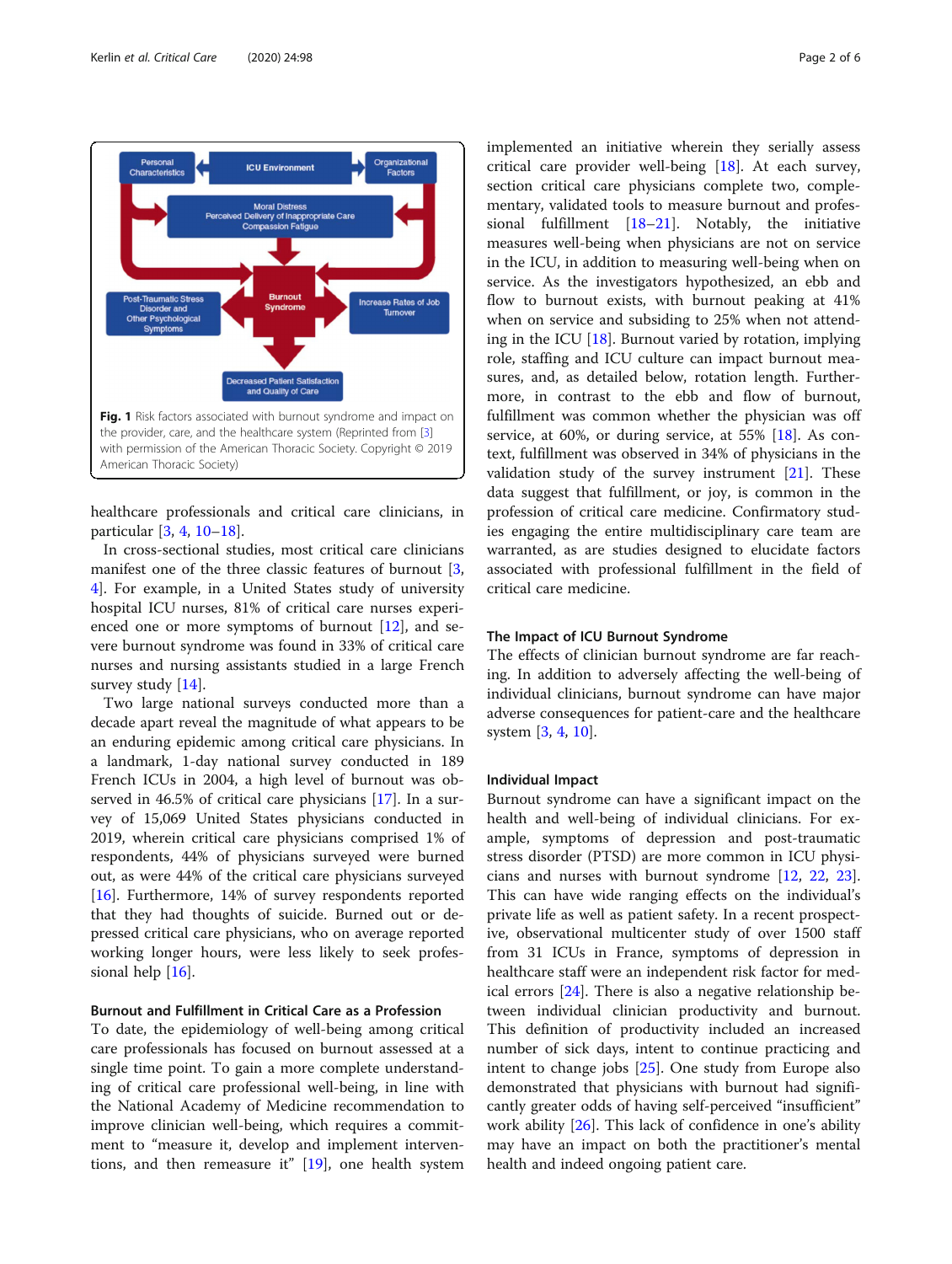# Healthcare System and Patient Safety

International research has demonstrated the relationship between patient-reported experience and staff burnout. For example, in one US-based study of more than 800 nurses and 600 patients from over 20 hospitals, nurse burnout was associated with patient satisfaction. In this particular study, patients who were cared for on units that nurses characterized as having adequate staff, good administrative support for care and good relations between staff groups were more than twice as likely as other patients to report high levels of satisfaction with the care they had received, and the nurses in these units reported significantly lower levels of burnout [\[27\]](#page-4-0).

Burnout syndrome can have a bi-directional relationship with patient safety. Errors in the clinical setting can cause stress for the individual clinician involved and lead to burnout syndrome. Conversely, burnout syndrome may cause stress, reduce performance, and thus cause more errors [[3,](#page-4-0) [4](#page-4-0)]. Burnout syndrome can also result in high sickness rates and potential skill drain in organizations if staff members feel they have no option but to leave their jobs prematurely to preserve their own mental and physical health; this may cause problems for the healthcare system, the individual, and also patient safety [[28,](#page-4-0) [29](#page-4-0)]. Although an easy solution may appear to be to replace staff in these roles, this may not be a straightforward process and may be associated with a reduction in efficiency [[29](#page-4-0)]. A recent estimate suggests that the average costs to replace an ICU nurse in the United States range from \$36,657 to \$88,000; thus higher turnover can have a significant economic impact for healthcare systems [\[30](#page-4-0)]. In more extreme cases, there may be no other suitably qualified candidates to perform the task, which may be a further risk to patient safety [\[31](#page-4-0)].

### Risk Factors for Burnout Among ICU Clinicians

Previous surveys of broad populations of physicians and nurses, and of critical care physicians, nurses, nurse assistants, and respiratory therapists specifically, have elucidated several factors associated with stress and burnout, which can be categorized into four broad domains: (1) individual characteristics, (2) workload and organizational issues, (3) quality of working relationships, and  $(4)$  clinical care requirements (Fig. [1\)](#page-1-0) [\[3](#page-4-0)].

The primary individual characteristic associated with increased risk of burnout among physicians is female sex. Women physicians had approximately a 60% increased rate of burnout compared to men in both the Physician Work Life Study, which included almost 6000 physicians across a broad range of medical specialties in the United States [\[32](#page-4-0)], and in a survey of almost 1000 French intensivists [[17\]](#page-4-0). Among nurses, female sex has not been consistently associated with the presence of burnout; however, nursing surveys have reported very high percentages of female respondents, perhaps limiting the possibility of testing this association.

Younger age has been associated with burnout among ICU nurses [\[14](#page-4-0), [33\]](#page-4-0). This may reflect increased perceived stress related to inexperience or self-confidence, or that those nurses who experienced burnout left the specialty or clinical practice altogether at a younger age. Certain personality characteristics may also influence the experience of burnout. For example, among a group of nurses in Spain, neuroticism (as measured by a validated personality inventory) was associated with increased emotional exhaustion, depersonalization, and decreased personal accomplishment. Conversely, extroversion and agreeableness were potentially protective, as they were associated with decreased burnout scores [[34\]](#page-4-0).

A number of workload measures and organizational factors have been linked to increased burnout. Notably, the sheer volume of work (as measured by working hours) has not been demonstrated to have a consistent association; however, timing of work has. For example, among ICU nurses, lack of control over one's schedule and rapid patient turnover is associated with increased burnout [\[14\]](#page-4-0). On the other hand, having professional activities outside of bedside care, such as involvement in a work group or research team, may be protective against burnout [\[14,](#page-4-0) [35](#page-4-0), [36](#page-5-0)]. Among physicians, having more night shifts, more consecutive work days, and less time since the last nonworking week contribute to burnout [[17,](#page-4-0) [18\]](#page-4-0). Furthermore, ICU physicians who display evidence of psychological distress or depression perceive feeling too much responsibility as a major stressor, suggesting that concurrent and competing clinical demands contribute to burnout [\[37](#page-5-0)].

Among physicians and nurses, working relationships have been consistently described as important contributors to job satisfaction. Numerous surveys have demonstrated an association of interpersonal conflicts between nurses and physicians, with peers and colleagues, with supervisors, and with patients and families— with increased risk of burnout. Interpersonal conflict in the care of critically ill patients can lead to moral distress (that is, the inability of a clinician to act according to his/her values due to internal and external constraints), which has specifically been linked to burnout [[38,](#page-5-0) [39\]](#page-5-0). Even in the absence of conflicts, higher scores for quality of relationships with nurses as reported by physicians were associated with less burnout [[17\]](#page-4-0), suggesting the importance of healthy and positive collaboration as a mechanism to protect clinicians.

Finally, the clinical care that is required of ICU clinicians may contribute to burnout. Taking care of critically ill patients is by nature stressful, fast-paced, and potentially chaotic. Although studies have not shown a consistent independent association between patient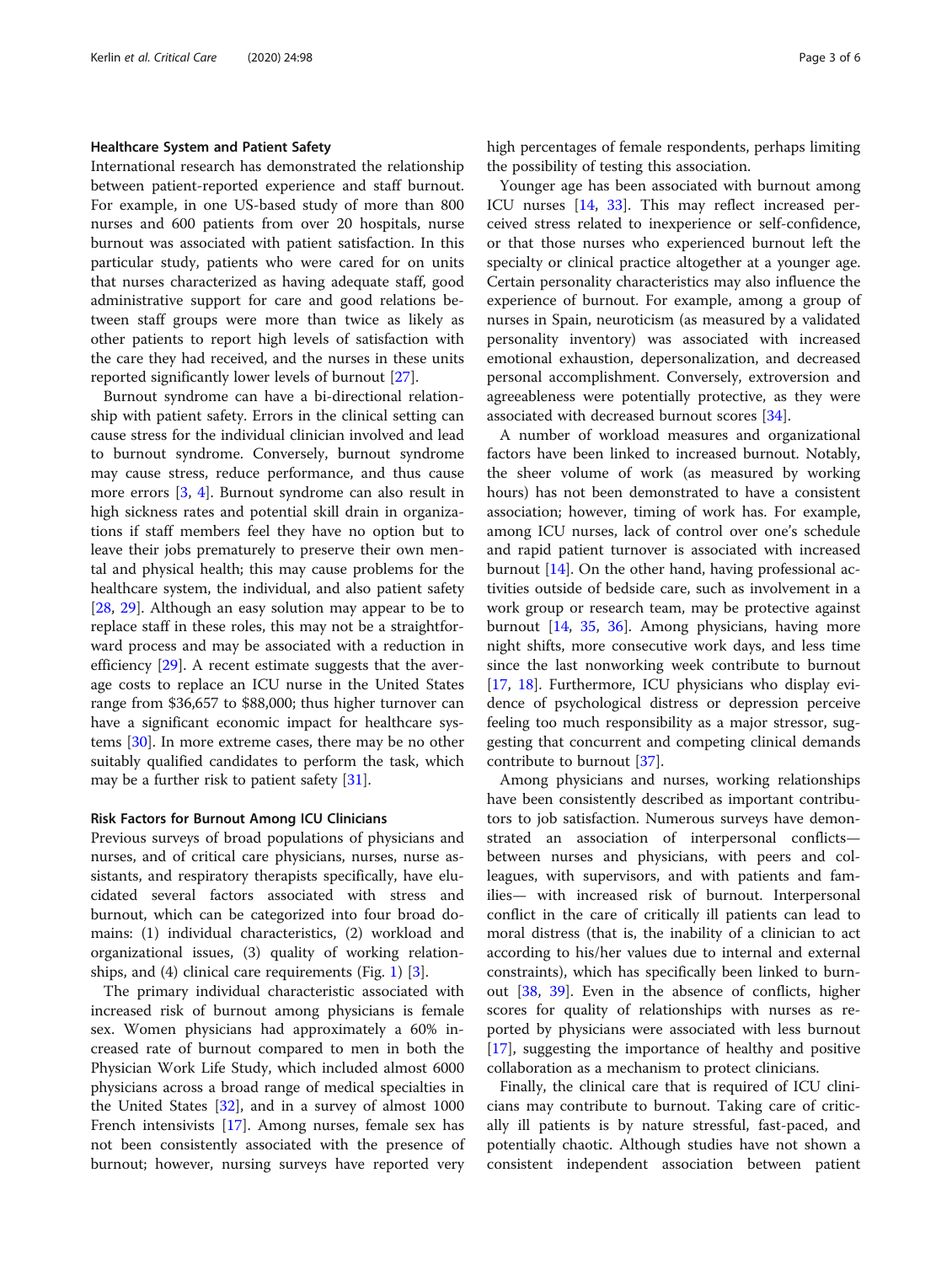severity of illness and risk of burnout, a few studies among ICU nurses have demonstrated higher rates of burnout when caring for dying patients and being involved in decisions about withholding and withdrawing lifesustaining therapies [\[14,](#page-4-0) [36\]](#page-5-0).

# Strategies to Mitigate Burnout

The prevalence of burnout among ICU clinicians and its potential consequences warrant immediate action. Given the breadth of risks to clinicians, to quality of care and patient outcomes of today, and to the quality and size of the ICU workforce of tomorrow, we believe that clinicians, hospital administrators, and policy makers must share in the responsibility for taking action.

Unfortunately, there has been limited empirical research thus far to guide us. To our knowledge, there have been no randomized trials of interventions focused on prevention or treatment of burnout in ICU clinicians. We suggest that candidate interventions—focused on recognition of burnout as a common syndrome in ICU clinicians, establishing and maintaining healthy collaborative work environments, and providing flexibility and resources to support clinicians experiencing burnout—should be developed and tested with the same rigor as patient-targeted therapeutic interventions in critical care.

According to the Critical Care Societies Collaborative, in addition to organizational accountability, clinicians should have "individual accountability for maintaining their own emotional and physical health and for building resiliency" [\[3](#page-4-0)]. To do so, clinicians must first learn how to identify burnout symptoms in themselves and their colleagues. Then, they must develop healthy strategies to ensure self-care and mitigate fatigue (such as getting adequate sleep, exercise [\[40\]](#page-5-0), or engaging in mindfulness and meditation practices); for time management; and to optimize integration and balance between personal and professional responsibilities, all of which promote resiliency and may reduce burnout.

Clinicians should also be mindful to avoid unhealthy behaviors that can exacerbate fatigue (e.g., limit alcohol [[40\]](#page-5-0)), undermine health and fuel burnout. For example, 41%, 23%, and 19% of physicians in a US survey acknowledged coping with burnout by isolating themselves from others, drinking alcohol, and binge eating, respectively [\[16](#page-4-0)]. Rather than distancing oneself from others and disengaging, evidence suggests that engagement and a commitment to deliver compassionate care mitigates burnout, in addition to improving patient outcomes [\[41](#page-5-0)].

There are several ways in which organizations can address ICU clinician burnout. In general, these strategies are designed to address one or more of the "individual-tojob mismatches" that contribute to burnout: workload, control, reward, community, fairness, and values [[9](#page-4-0)]. First, to prevent burnout, organizations should prioritize the

creation and maintenance of healthy work environments. For example, incorporating team-building and communication training into professional development activities could improve working relationships and conflict management. Use of team debriefings after high-stress team interactions, such as cardiac arrest, can similarly promote increased and improved interpersonal communication and effective collaboration while acknowledging and applauding the team's valuable efforts. Structured communication, such as during interprofessional rounds, can support role clarity and teamwork. Collaborative decisionmaking and ethical deliberation on critical decisions can also improve the ICU environment and potential mitigate moral distress.

Second, organizations can take steps to address the issues around workload and timing. Providing clinicians with some flexibility and autonomy in scheduling may provide a sense of control that promotes job satisfaction. Furthermore, putting limits on continuous working days may lessen the emotional and physical exhaustion and sleep deprivation that accompanies the high-intensity clinical care. Indeed, studies have demonstrated that changing intensivist rotations from 14 consecutive days to either 7 consecutive days or giving the weekend off in the middle is associated with reduced burnout symptoms [\[18,](#page-4-0) [42\]](#page-5-0).

A novel strategy for the prevention of burnout syndrome is the adoption of activities that recognize the long-term recovery trajectory of patients and caregivers following the initial ICU exposure  $[43]$  $[43]$ . Recent multicenter work undertaken by the Society of Critical Care Medicine's THRIVE initiative has demonstrated that longitudinal feedback improved staff satisfaction at work, as well as potentially improving patient care in the ICU [[44\]](#page-5-0). This feedback can be obtained through a number of forums including peer support groups, ICU follow-up clinics, and patient and staff celebration events. This novel mechanism is still developing, and more research is required around its relationship with clinician burnout syndrome.

Finally, providing training and resources to build resiliency could improve the ability of ICU clinicians to cope with the stressful ICU environment. For example, in a recent pilot study, ICU nurses participated in a 2-day resilience training workshop on topics such as self-care, mindfulness exercises, and expressive writing therapy. Participants found this workshop acceptable and had decreased PTSD symptom scores afterwards [[45\]](#page-5-0). In another pilot study of physicians, a professional coaching program reduced emotional exhaustion and improved overall quality of life and resiliency [[46](#page-5-0)]. Other resources that organizations could provide include access to cognitive-behavioral therapy, establishment of support groups, and stress-reduction training.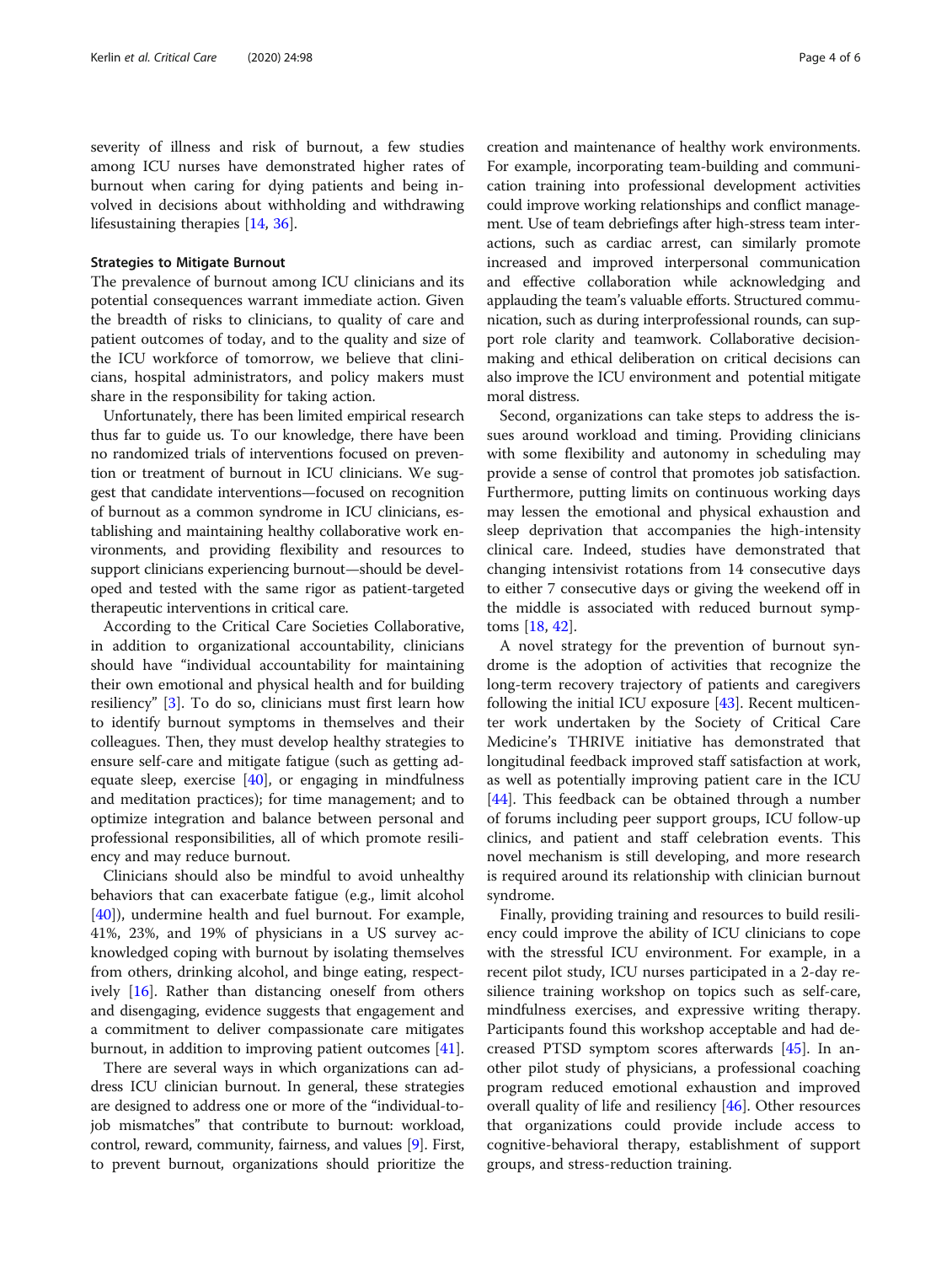# <span id="page-4-0"></span>Conclusion

Burnout is a threat to the profession of critical care medicine, with high prevalence rates across critical care provider disciplines. However, with a robust community response to the call to action, the opportunity exists to mitigate burnout and optimize fulfillment among critical care professionals to ensure that caring, compassionate, high-quality critical care is delivered to all critically ill patients.

#### Acknowledgements

The work was supported in part by the Louis Nayovitz Foundation, in memory of Julian "Jay" Brockway, to honor the delivery of compassionate critical care.

#### Authors' contributions

All authors contributed to the design, literature review, drafting and revising the work. All authors have read and approved of the final manuscript.

#### Funding

Publication was funded by the Louis Nayovitz Foundation.

#### Availability of data and materials

Not applicable.

Ethics approval and consent to participate Not applicable.

#### Consent for publication

Not applicable.

#### Competing interests

The authors declare that they have no competing interests.

#### Author details

<sup>1</sup> Division of Pulmonary, Allergy, and Critical Care Medicine, Perelman School of Medicine at the University of Pennsylvania, Philadelphia, PA, USA. <sup>2</sup>Palliative and Advanced Illness Research (PAIR) Center, Perelman School of Medicine at the University of Pennsylvania, Philadelphia, PA, USA. <sup>3</sup>Center for Clinical Epidemiology and Biostatistics, Perelman School of Medicine at the University of Pennsylvania, Philadelphia, PA, USA. <sup>4</sup>NHS Greater Glasgow and Clyde, Glasgow, UK. <sup>5</sup>University of Glasgow, School of Medicine, Dentistry and Nursing, Glasgow, UK.

# Published online: 24 March 2020

#### References

- 1. Herridge MS, Tansey CM, Matte A, et al. Functional disability five years after ARDS. N Engl J Med. 2011;364:1293–304.
- 2. McPeake JM, Devine H, MacTavish P, et al. Caregiver strain following critical care discharge: an exploratory evaluation. J Crit Care. 2016;35:180–4.
- 3. Moss M, Good VS, Gozal D, Kleinpell R, Sessler CN. A critical care societies collaborative statement: burnout syndrome in critical care health
- professional. A call for action. Am J Respir Crit Care Med. 2016;194:106–13. 4. Costa DK, Moss M. The cost of caring: emotion, burnout and psychological distress in critical care clinicians. Ann Am Thoracic Soc. 2018;15:787–90.
- 5. van Mol MMC, Kompanje EJO, Benoit DD, Bakker J, Nijkamp MD. The prevalence of compassion fatigue and burnout among healthcare professional in intensive care units: a systematic review. PLoS One. 2015;10: e0136955.
- 6. Dzeng E, Curtis JR. Understanding ethical climate, moral distress and burnout: a novel tool and a conceptual framework. BMJ Qual Saf. 2018;27: 766–70.
- 7. Schwarzkopf D, Ruddel H, Thomas-Ruddel DO, et al. Perceived nonbeneficial treatment of patients, burnout and intention to leave the job among ICU nurses and junior and senior physicians. Crit Care Med. 2017;45: e265–73.
- Maslach C, Leiter MP. The truth about burnout: how organizations cause personal stress and what to do about it. San Francisco: Jossey-Bass; 1997.
- 9. Maslach C, Leiter MP. Reversing burnout: how to rekindle your passion for your work. Stanf Soc Innov Rev. 2005;2005:43–9.
- 10. Pastores SM, Kvetan V, Coopersmith CM, et al. Workforce, workload, and burnout among intensivists and advanced practice providers: a narrative review. Crit Care Med. 2019;47:550–7.
- 11. Brindley PG. Psychological burnout and the intensive care practitioner: a practical and candid review for those who care. J Intensive Care Soc. 2017; 18:270–5.
- 12. Mealer M, Burnham EL, Goode CJ, et al. The prevalence and impact of post traumatic stress disorder and burnout syndrome in nurses. Depress Anxiety. 2009;26:1118–26.
- 13. Chlan LL. Burnout syndrome among critical care professionals: a cause for alarm. Crit Care Alert. 2013;21:65–8.
- 14. Poncet MC, Toullic P, Papazian L, et al. Burnout syndrome in critical care nursing staff. Am J Respir Crit Care Med. 2007;175:698–704.
- 15. Epp K. Burnout in critical care nurses: a literature review. Dynamics. 2012;23: 25–31.
- 16. Kane L. Medscape national physician burnout, depression & suicide report 2019. https://www. [medscape.com/slideshow/2019-lifestyle-burnout](http://medscape.com/slideshow/2019-lifestyle-burnout-depression-6011056)[depression-6011056.](http://medscape.com/slideshow/2019-lifestyle-burnout-depression-6011056) Accessed 5 Sept 2019.
- 17. Embriaco N, Azoulay E, Barrau K, et al. High level of burnout in intensivists: prevalence and associated factors. Am J Respir Crit Care Med. 2007;175:686– 92
- 18. Mikkelsen ME, Anderson BJ, Bellini L, et al. Burnout, and fulfillment, in the profession of critical care medicine. Am J Respir Crit Care Med. 2019;200: 931–93.
- 19. National Academy of Medicine Action Collaborative on Clinician Well-Being and Resilience. Validated Instruments to Assess Work-Related Dimensions of Well-Being. <https://nam.edu/> valid-reliable-survey-instruments-measureburnout-well-work-related-dimensions/. Accessed 10 Nov 2019.
- 20. Dyrbye LN, Satele D, Sloan J, Shanafelt TD. Utility of a brief screening tool to identify physicians in distress. J Gen Intern Med. 2013;28:421–7.
- 21. Trockel M, Bohman B, Lesure E, et al. A brief instrument to assess both burnout and professional fulfillment in physicians: reliability and validity, including correlation with self-reported medical errors, in a sample of resident and practicing physicians. Acad Psychiatry. 2018;42:11–24.
- 22. Seaman JB, Cohen TR, White DB. Reducing the stress on clinicians working in the ICU. JAMA. 2018;320:1981–2.
- 23. Mealer M. Burnout syndrome in the intensive care unit. Future directions for research. Ann Am Thorac Soc. 2016;13:997–8.
- 24. Garrouste-Orgeas M, Perrin M, Soufir L, et al. The latroref study: medical errors are associated with symptoms of depression in ICU staff but not burnout or safety culture. Intensive Care Med. 2015;41:273–84.
- 25. Dewa CS, Loong D, Bonato S, Thanh NX, Jacobs P. How does burnout affect physician productivity? A systematic literature review. BMC Health Serv Res. 2014;14:325.
- 26. Ruitenburg MM, Frings-Dresen MHW, Sluiter JK. The prevalence of common mental disorders among hospital physicians and their association with selfreported work ability: a cross-sectional study. BMC Health Serv Res. 2012;12:292.
- 27. Vahey DC, Aiken LH, Sloane DM, Clarke SP, Vargas D. Nurse burnout and patient satisfaction. Med Care. 2004;42(2 Suppl):ll57-ii66.
- 28. Papazian L, Sylvestre A, Herridge M. Should all ICU clinicians regularly be tested for burnout? Yes. Intensive Care Med. 2018;44:681–3.
- 29. Hayes LJ, O'Brien-Pallas L, Duffield C, et al. Nurse turnover: a literature review- an update. Int J Nurs Stud. 2012;49:887–905.
- 30. Kurnat-Thoma E, Ganger M, Peterson K, Channell L. Reducing annual hospital and registered nurse staff turnover—a 10 element onboarding program intervention. SAGE Open Nurs. 2017;3:1–13.
- 31. Khan N, Jackson D, Stayt L, Walthall H. Factors influencing nurses' intentions to leave adult critical care settings. Nurs Crit Care. 2018;24:24–32.
- 32. McMurray JE, Linzer M, Konrad TR, Douglas J, Shugerman R, Nelson K. The work lives of women physicians: results from the physician Worklife study. J Gen Intern Med. 2000;15:372–80.
- 33. Merlani P, Verdon M, Businger A, Domenighetti G, Pargger H, Ricou B. Burnout in ICU caregivers: a multicenter study of factors associated to centers. Am J Respir Crit Care Med. 2011;184:1140–6.
- 34. Cañadas-De la Fuente GA, Vargas C, San Luis C, García I, Cañadas GR, Emilia I. Risk factors and prevalence of burnout syndrome in the nursing profession. Int J Nurs Stud. 2015;52:240–9.
- 35. Teixeira C, Ribeiro O, Fonseca AM, Carvalho AS. Burnout in intensive care units-a consideration of the possible prevalence and frequency of new risk